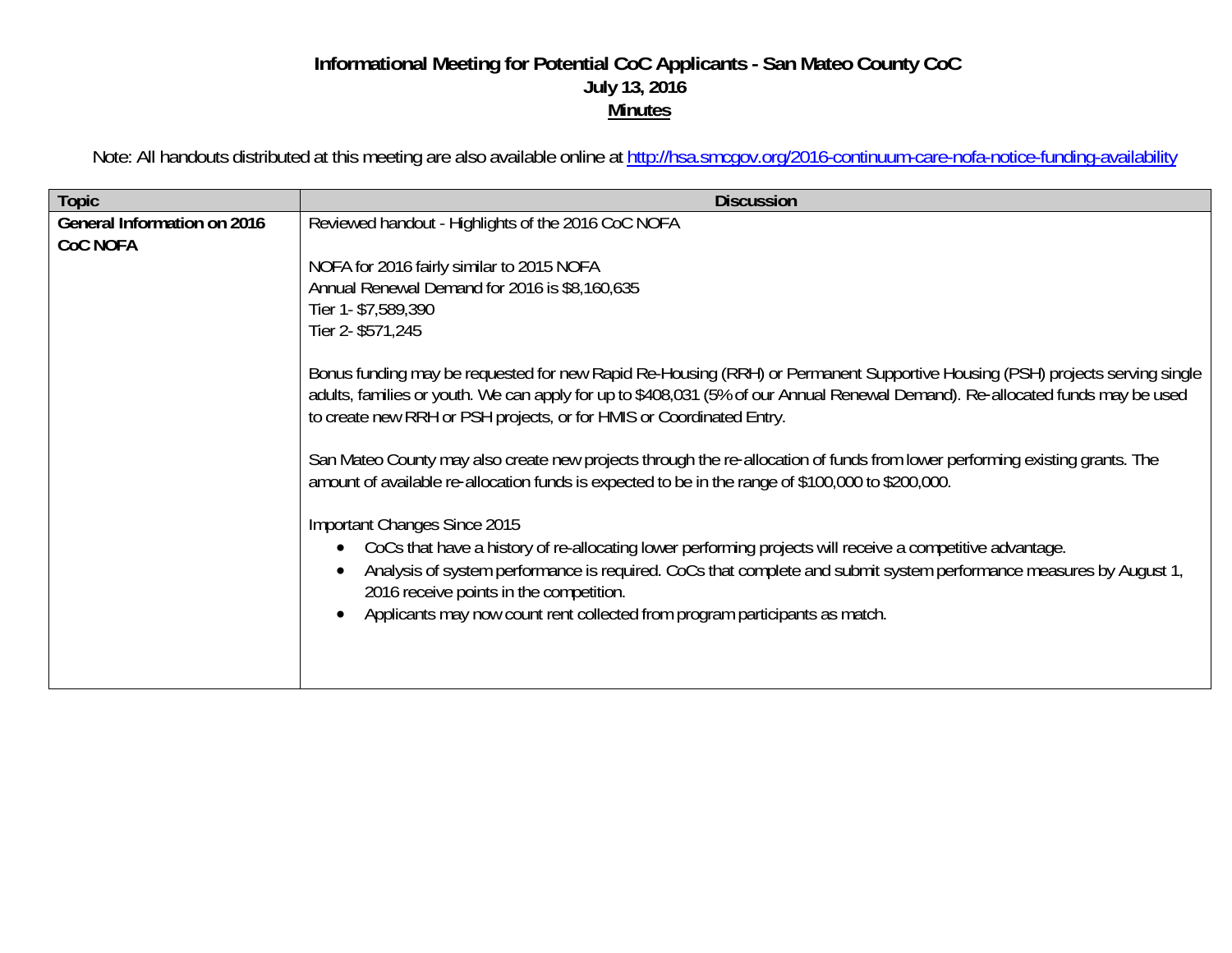| <b>Topic</b>                                                    | <b>Discussion</b>                                                                                                                                                                                                                                                                                                                                                                                                                                                                                                            |
|-----------------------------------------------------------------|------------------------------------------------------------------------------------------------------------------------------------------------------------------------------------------------------------------------------------------------------------------------------------------------------------------------------------------------------------------------------------------------------------------------------------------------------------------------------------------------------------------------------|
| <b>Applicant Process and</b><br><b>Instructions for Renewal</b> | Reviewed handout - Information for Renewal Applications                                                                                                                                                                                                                                                                                                                                                                                                                                                                      |
| <b>Applications</b>                                             | The NOFA can be accessed at htttp://www.hudexchange.info. It establishes this year's funding criteria for the Continuum of Care<br>(CoC) Homeless Assistance Programs (sometimes also referred to as the McKinney-Vento Homeless Assistance Act programs).                                                                                                                                                                                                                                                                   |
|                                                                 | APR for June 1, 2015-May 31, 2016 due to HSA Friday, July 15, 2016.                                                                                                                                                                                                                                                                                                                                                                                                                                                          |
|                                                                 | The NOFA indicates that HUD probably has enough funding to award grants to all eligible renewal projects nation-wide. However,<br>HUD is still asking all CoC's to place projects into Tier 1 and Tier 2. This year's Tier 2 is 7% of the CoC's Annual Renewal Demand<br>or \$571,245. If a bonus project is placed in Tier 1, then an amount equivalent to the amount requested for the bonus must also be<br>placed in Tier 2.                                                                                             |
| <b>Applicant Process and</b>                                    | Reviewed handout - Availability of Funding for New Permanent Supportive Housing or Rapid Re-Housing Projects                                                                                                                                                                                                                                                                                                                                                                                                                 |
| <b>Instructions for New</b><br><b>Applications</b>              | Individual Project Applications are due to HSA on August 10, 2016. Please do not submit in e-snaps. Submit PDF and Word<br>template to Center on Homelessness via email.                                                                                                                                                                                                                                                                                                                                                     |
|                                                                 | The deadline for San Mateo County to submit our CoC application to HUD is September 14, 2016.                                                                                                                                                                                                                                                                                                                                                                                                                                |
|                                                                 | San Mateo County is eligible to request up to \$408,031 for bonus permanent housing projects, which may include permanent<br>supportive housing serving chronically homeless households with the greatest severity of need and longest histories of<br>homelessness or rapid re-housing projects serving literally homeless single adults or families with children.                                                                                                                                                         |
|                                                                 | San Mateo County may also create new projects through the re-allocation of funds from lower performing existing grants. The<br>amount of available re-allocation funds is expected to be in the range of \$100,000 to \$200,000 and may be used for permanent<br>housing projects- permanent supportive housing or rapid re-housing projects as described above). These funds may also be used<br>by the CoC Lead Agency (San Mateo County Human Services Agency) for dedicated HMIS projects or coordinated entry projects. |
|                                                                 | Please refer to the document "Availability of Funding for New Permanent Housing and Rapid Re-Housing<br>Projects" for additional information.                                                                                                                                                                                                                                                                                                                                                                                |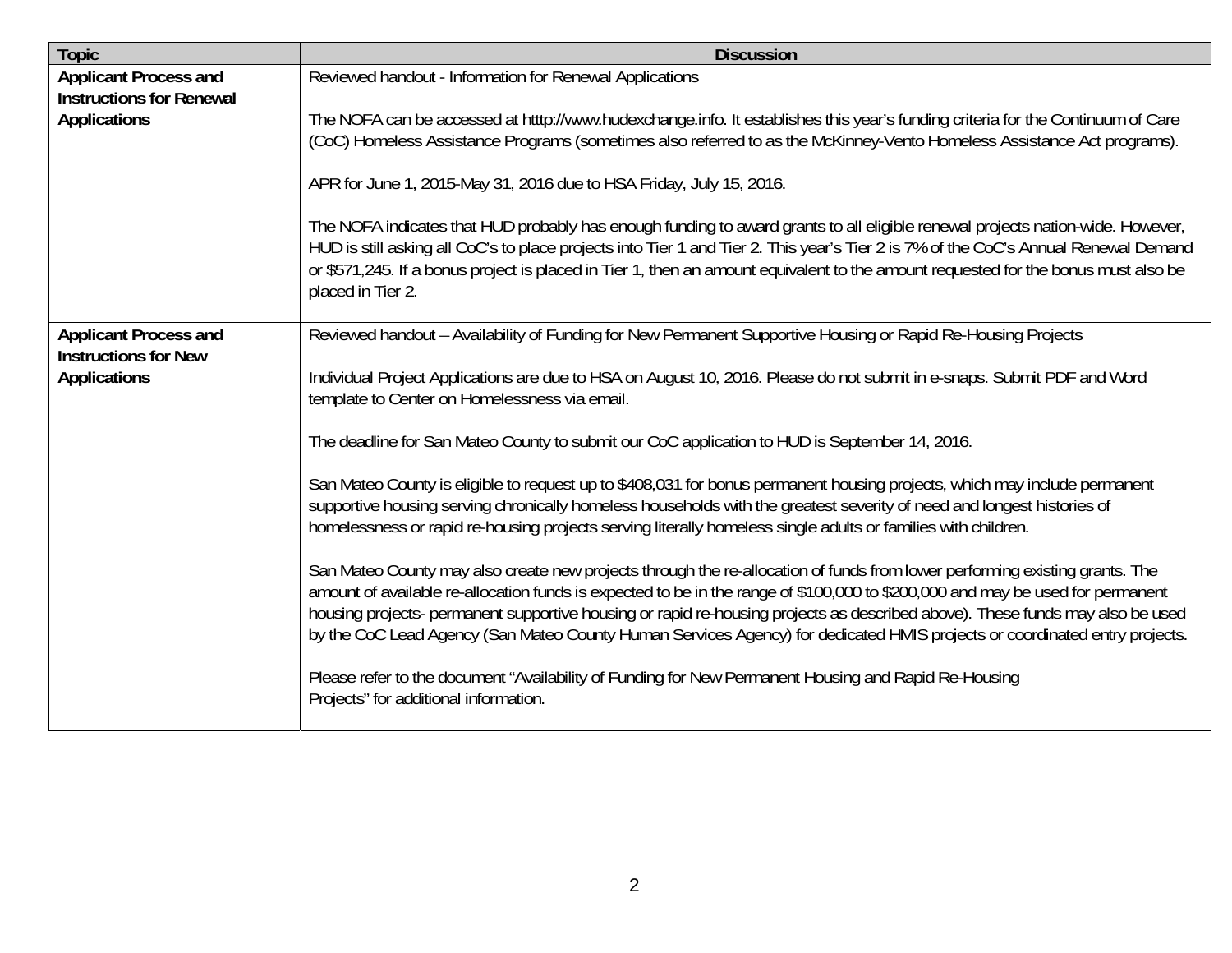| <b>Topic</b>                               | <b>Discussion</b>                                                                                                                                                                                                                                                                                                                                                                                                                                       |
|--------------------------------------------|---------------------------------------------------------------------------------------------------------------------------------------------------------------------------------------------------------------------------------------------------------------------------------------------------------------------------------------------------------------------------------------------------------------------------------------------------------|
| <b>Rating and Ranking Criteria</b>         | Reviewed handout - 2016 CoC Competition Project Review and Ranking                                                                                                                                                                                                                                                                                                                                                                                      |
|                                            | CoCs are required to rate and rank projects based on objective assessment of performance and strongly encouraged to re-allocate<br>lower performing projects.                                                                                                                                                                                                                                                                                           |
|                                            | The NOFA requires that each CoC conduct a transparent and objective process to review and rank all applications for renewal of<br>existing projects and creation of new projects. Ranking of renewal projects must demonstrate the use of established objective<br>criteria used to review project applications. Additionally, the CoC must place projects into Tier 1 and Tier 2, with projects in Tier 2<br>having to compete nationally for funding. |
|                                            | Reviewed the rating and ranking process and criteria, the performance standards, the scoring factors for renewal projects, the<br>scoring factors for new projects, and the ranking and tiering policies. These were approved by the CoC Steering Committee on July<br>8, 2016.                                                                                                                                                                         |
|                                            | The Review Panel will meet on or about August 22, 2016 to determine the ranking of the projects.                                                                                                                                                                                                                                                                                                                                                        |
|                                            | Prior to the meeting, the H.S.A. staff will calculate the preliminary score for all renewal applicants using the objective Scoring<br>Factors in Attachment B.                                                                                                                                                                                                                                                                                          |
|                                            | Prior to the meeting, the Panel will receive copies of all new project applications for review and scoring. New project applications will<br>be scored using the scoring factors in Attachment C.                                                                                                                                                                                                                                                       |
|                                            | At the meeting, the Review Panel will determine the order of ranking of projects in accordance with the ranking and tiering Policy.                                                                                                                                                                                                                                                                                                                     |
|                                            | The rankings will be brought to the Continuum of Care Steering Committee for approval on or about August 26, 2016.                                                                                                                                                                                                                                                                                                                                      |
| e-snaps Project Application<br><b>Tips</b> | e-snaps was not available at the time of the meeting. Project application will likely look similar to last year's application. As soon as<br>e-snaps is open, HSA will send an email out with instructions and tips.                                                                                                                                                                                                                                    |